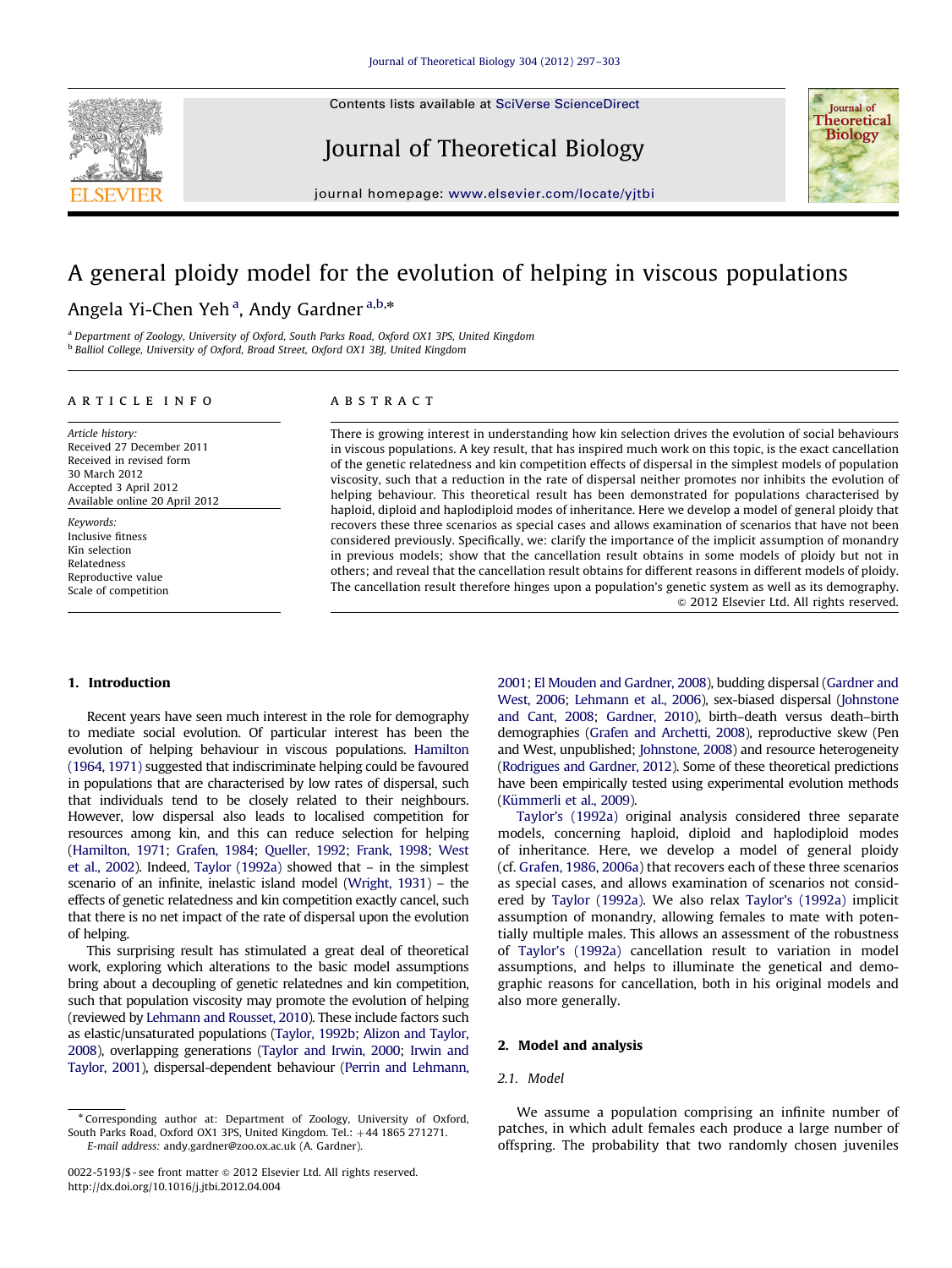that are born in the same patch are maternal siblings is denoted by  $\alpha$ , and the probability that two randomly chosen maternal siblings are also paternal siblings is denoted by  $\beta$ . The number of genomes inherited by a juvenile female from her mother is denoted by  $\kappa$ , and the number of genomes she inherits from her father is denoted by  $\lambda$ (Fig. 1). The number of genomes inherited by a juvenile male from his mother is denoted by  $\mu$ , and the number of genomes he inherits from his father is denoted by  $v$  (Fig. 1).

We allow breeding females to divert resources from maternal care to communal care – i.e. helping behaviour – thereby improving the survival of random juveniles in her patch whilst reducing the survival of her own offspring. Formally, we denote a focal iuvenile's probability of survival by  $S(x,y)$ , where x is the investment into helping made by that juvenile's mother, and  $y$  is the average investment into helping made by breeding females in the juvenile's patch. And we define – $c$   $\equiv$   $\stackrel{\frown}{\otimes}$  f $\stackrel{\frown}{\otimes}$  representing the cost of helping for the actor, and  $b\!\equiv\!\eth\mathsf{S}/\eth y$ , representing the benefit of helping for the recipient.

Following social interaction, adult females die, and all juveniles surviving to adulthood mate at random within their patch. After mating, the males die and the females either disperse with probability d to another patch or else remain with probability  $1-d$  in their natal patch. Following dispersal, females compete within patches for breeding opportunities, returning the population to the beginning of the lifecycle. Model notation is summarised in Table 1.

[Taylor's \(1992a\)](#page-6-0) model is recovered by setting  $\alpha = 1/n$  (that is, there are  $n$  breeding females per patch, each having the same fecundity; our model keeps the number of breeding females



Fig. 1. A general model of ploidy. Daughters inherit  $\kappa$  genomes from their mother and  $\lambda$  genomes from their father, and sons inherit  $\mu$  genomes from their mother and v genomes from their father. Hence, females are  $(\kappa+\lambda)$ -ploid whilst males are  $(\mu+v)$ -ploid.

implicit, and allows for any degree of reproductive skew) and  $\beta$ =1 (that is, monandry; our model allows females to mate with potentially multiple males). Moreover, [Taylor's \(1992a\)](#page-6-0) haploidy model is recovered by setting  $\kappa=1$ ,  $\lambda=0$ ,  $\mu=0$  and  $\nu=0$ ; his diploidy model is recovered by setting  $\kappa = 1$ ,  $\lambda = 1$ ,  $\mu = 1$  and  $\nu = 1$ ; and his haplodiploidy model is recovered by setting  $\kappa=1, \lambda=1,$  $\mu$ =1 and  $\nu$ =0.

#### 2.2. Evolution of helping

We determine how natural selection operates upon indiscriminate helping behaviour, using the neighbour modulated fitness approach of [Taylor and Frank \(1996;](#page-6-0) see also [Taylor, 1996](#page-6-0); [Frank,](#page-5-0) [1997,](#page-5-0) [1998;](#page-5-0) [Rousset, 2004](#page-6-0); [Taylor et al., 2007\)](#page-6-0). This yields a condition for natural selection to favour helping:

$$
-c(c_f p_d + c_m p_s) + b(c_f p_f + c_m p_m) - (1 - d)^2 (b - c)(c_f p_f + c_m p_m) > 0, \quad (1)
$$

where  $c_f$  and  $c_m$  are the class reproductive values [\(Fisher, 1930;](#page-5-0) [Taylor, 1996](#page-6-0); [Grafen, 2006a\)](#page-5-0) of females and males, respectively; and  $p_d$ ,  $p_s$ ,  $p_f$  and  $p_m$  are the coefficients of consanguinity [\(Bulmer,](#page-5-0) [1994\)](#page-5-0) between an adult female and her daughter, her son, a random juvenile female from her patch, and a random juvenile male from her patch, respectively (see [Appendix](#page-4-0) for details).

Inequality (1) yields a simple inclusive fitness interpretation ([Hamilton 1964,](#page-5-0) [1970](#page-5-0)). First, helping reduces the survival of the actor's offspring by an amount  $c$ , and the actor values her offspring by an amount  $c_f p_d + c_m p_s$ . Second, helping increases the survival of random juveniles on the actor's patch by an amount b, and the actor values these juveniles by an amount  $c_{\rm f}p_{\rm f}+c_{\rm m}p_{\rm m}$ . Third, to the extent that competition is local—i.e.  $(1-d)^2$ , the probability that two females competing for breeding opportunities within a patch are both native to that patch [\(Frank, 1998;](#page-5-0) [Gardner and West, 2006\)](#page-5-0)—the net increase  $b - c$  in the survival of local juveniles leads to a competitive displacement of juveniles who were born on the actor's patch, and the actor values them by an amount  $c_f p_f + c_m p_m$ .

Inequality (1) may be rearranged to the form  $c/b < A$ , where A defines the potential for helping (cf. [Gardner, 2010\)](#page-5-0), i.e. the value that an adult female places on the survival of a random juvenile in her patch, relative to the value that she places on the

| Probability that two random juvenile patch mates are maternal siblings<br>$\alpha$ |  |
|------------------------------------------------------------------------------------|--|
|                                                                                    |  |
| Probability that two random maternal siblings are paternal siblings<br>β           |  |
| Number genomes in daughter that came from mother<br>к                              |  |
| Number of genomes in daughter that came from father                                |  |
| Number of genomes in son that came from mother<br>$\mu$                            |  |
| Number of genomes in son that came from father                                     |  |
| Rate of dispersal<br>d                                                             |  |
| Probability of juvenile survival<br>S                                              |  |
| Helping strategy of focal juvenile's mother<br>x                                   |  |
| Average helping strategy among breeding females in focal juvenile's patch<br>у     |  |
| Average helping strategy among breeding females in population<br>z                 |  |
| Survival benefit of helping<br>h                                                   |  |
| Survival cost of helping<br>C                                                      |  |
| Male<br>m                                                                          |  |
| Female                                                                             |  |
| Focal female's daughter<br>d                                                       |  |
| Focal female's son<br>s                                                            |  |
| Random juvenile female in focal female's patch                                     |  |
| Random juvenile male in focal female's patch<br>m                                  |  |
| Class reproductive value of class $X \in (m, f)$<br>$c_{\rm X}$                    |  |
| Consanguinity of focal female to social partner $Y \in (d,s,f,m)$<br>$p_Y$         |  |
| Potential for helping<br>A                                                         |  |

Table 1 A summary of model notation.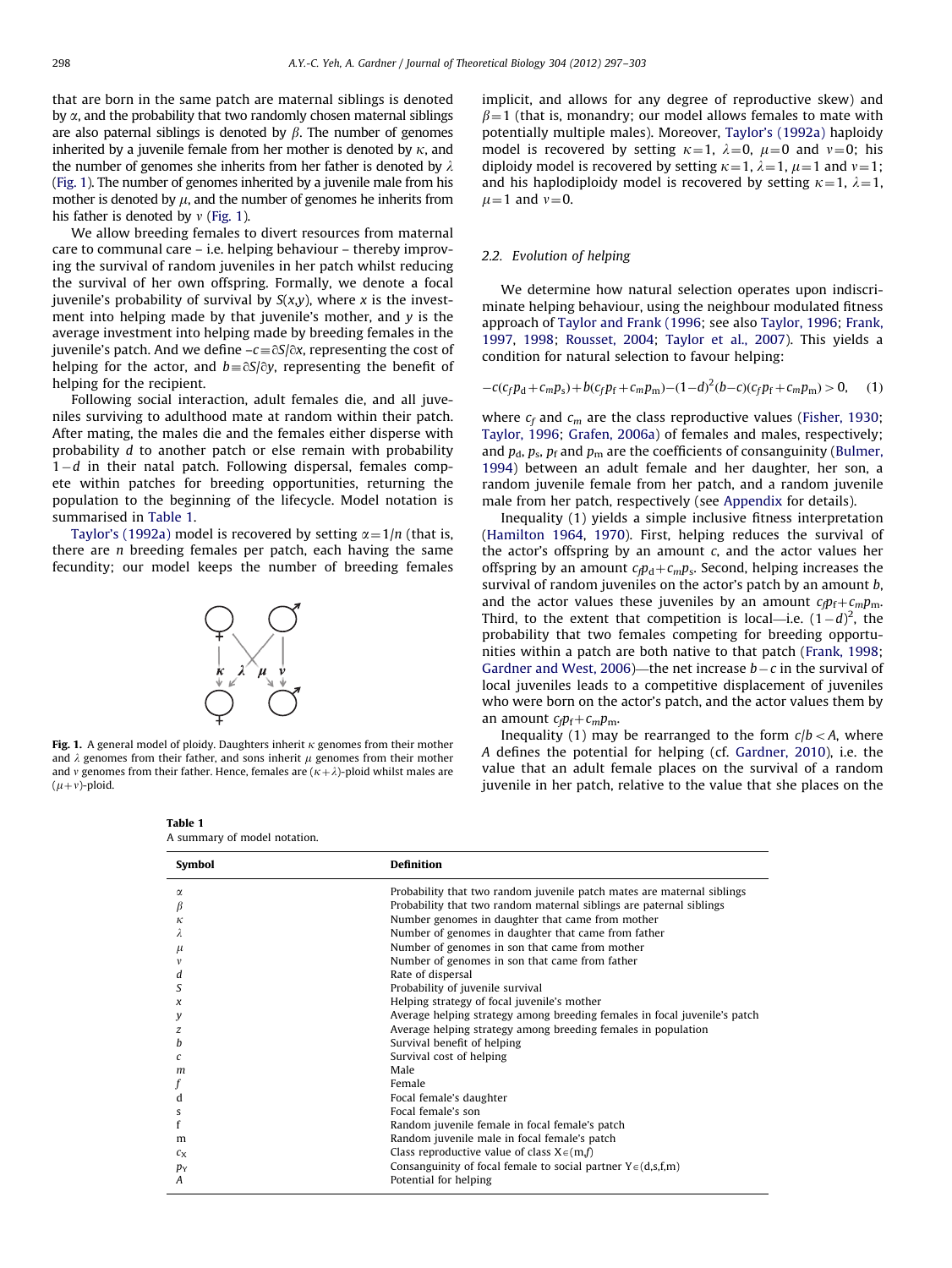survival of one of her own offspring, chosen at random. This is

$$
A = \frac{(c_f p_f + c_m p_m) - (1 - d)^2 (c_f p_f + c_m p_m)}{(c_f p_d + c_m p_s) - (1 - d)^2 (c_f p_f + c_m p_m)}.
$$
\n(2)

The class reproductive values and consanguinities – and hence, the potential for helping – can be expressed exclusively in terms of model parameters (i.e.  $\alpha$ ,  $\beta$ ,  $\kappa$ ,  $\lambda$ ,  $\mu$ ,  $\nu$  and d; see [Appendix](#page-4-0) for details). Unfortunately, the general expression for the potential for helping is too complicated to reproduce here.

## 3. Results

#### 3.1. Recovery of [Taylor's \(1992a\)](#page-6-0) results

We recover [Taylor's \(1992a\)](#page-6-0) models by making the appropriate substitutions in our general model. [Taylor's \(1992a\)](#page-6-0) haploidy model is recovered by making the substitutions  $\kappa = 1$ ,  $\lambda=0$ ,  $\mu=0$  and  $\nu=0$ . Here, we find that the potential for helping is  $A=\alpha$ . Recalling that  $\alpha=1/n$  in [Taylor's \(1992a\)](#page-6-0) model, this is exactly equivalent to his condition  $b/c > n$  for the evolution of helping (see [Rousset \(2004](#page-6-0), pp. 112-116) for discussion of how this result relates to Hamilton's rule of kin selection). Importantly, the potential for helping is not mediated by the rate of dispersal  $(dA/dd=0$  for all  $0 \leq d \leq 1$ ), and is equal to the probability that two random juveniles sharing the same patch are maternal siblings. We recover [Taylor's \(1992a\)](#page-6-0) diploidy model by making the substitutions  $\kappa=1$ ,  $\lambda=1$ ,  $\mu=1$ ,  $\nu=1$  and  $\beta=1$ , and we recover his haplodiploidy model by making the substitutions  $\kappa = 1$ ,  $\lambda = 1$ ,  $\mu=1$ ,  $\nu=0$  and  $\beta=1$ . In both cases, we find that  $A=\alpha$ , i.e. the potential for helping is independent of the rate of dispersal.

#### 3.2. The importance of monandry

[Taylor \(1992a\)](#page-6-0) made an implicit assumption of monandry  $(\beta=1)$  in his models of diploidy and haplodiploidy. We find that the potential for helping is not, in general, independent of the probability  $\beta$  that maternal siblings are also paternal siblings, and hence there is an impact of female mate fidelity upon the potential for helping. Moreover, we find that relaxing the assumption of strict monandry in [Taylor's \(1992a\)](#page-6-0) models of diploidy and haplodiploidy leads to the breakdown of the cancellation result. That is, if females mate with more than one male ( $\beta$  < 1), the potential for helping is not generally independent of the rate of dispersal (Fig. 2). In particular, we find that the potential for helping increases with the degree of monandry ( $dA/d\beta > 0$ ), and that the potential for helping increases with the rate of dispersal when females are polyandrous ( $dA/dd > 0$  when  $\beta < 1$ ).

Why does polyandry ( $\beta$  < 1) lead to the breakdown of [Taylor's](#page-6-0) [\(1992a\)](#page-6-0) cancellation result? This is most easily understood by considering [Taylor's \(1992a, p. 355\)](#page-6-0) diploidy analysis, and noting that his derivation of the cancellation result explicitly hinges upon the relatedness of two random juveniles on the same patch being equal to the relatedness of a mother to a random juvenile on her patch. Since the relatedness of two random juveniles is equal to the average of the relatedness between the first juvenile and the mother of the second juvenile and the relatedness between the first juvenile and the father of the second juvenile, the cancellation result requires that the relatedness between a mother and a random juvenile is equal to the relatedness between a father and a random juvenile. This is the case if all of a female's offspring are due to the same father, but need not hold more generally. For example, if there is full dispersal  $(d=1)$ , a single breeding female per patch ( $\alpha=1$ ), and every one of a female's offspring has a different father ( $\beta$ =0), then the breeding female is

Fig. 2. The implicit assumption of monandry underlies Taylor's cancellation result. The potential for helping (A) is shown as a function of the probability that maternal siblings are also paternal siblings  $(\beta)$  and the rate of dispersal  $(d)$  under diploidy. There is no net impact of dispersal rate upon the potential for helping under monandry (dA/dd=0 when  $\beta$ =1). Polyandry reduces the potential for helping ( $dA/d\beta > 0$ ) and leads the potential for helping to increase with the rate of dispersal (dA/dd > 0 when  $\beta$  < 1). Here we assume  $\alpha$  = 0.5.

closely related to all of the offspring born in the patch but each of her mates is related to only one of these offspring.

#### 3.3. The importance of ploidy

Having shown that polyandry ( $\beta$  < 1) may lead to the failure of [Taylor's \(1992a\)](#page-6-0) cancellation result, we now proceed on the assumption of monandry ( $\beta$ =1). We find that, whilst the cancellation result does obtain in certain scenarios (including the haploidy, diploidy and haplodiploidy scenarios considered by Taylor), it does not obtain in every scenario. The general solution for A is too complicated to be useful in explaining when and why the potential for helping is independent of the rate dispersal. However, we are able to make some observations.

First, we observe that the cancellation result obtains in every scenario with sexually-symmetrical inheritance (i.e.  $\kappa = \lambda = \mu = v$ ). In such scenarios, we have  $p_d = p_s = p_0$  and  $p_f = p_m = p_p$ , and substituting these consanguinities into expression (2) obtains  $A = (R - (1-d)^2 R)/(1 - (1-d)^2 R)$ , where  $R = p_P/p_O$  is the value an adult female places upon a random juvenile in her patch relative to the value she places upon her own offspring. Noting that  $R = \alpha + (1 - \alpha)r$  (where r is the value an adult female places upon a random non-descendant juvenile relative to her own offspring) and  $r = (1 - d)^2 R$  (owing to the assumption of monandry;  $\beta = 1$ ), we obtain  $A = \alpha$ . Thus, sexually-symmetrical inheritance is sufficient for the cancellation result to obtain.

Second, we observe that the cancellation result also occurs in some scenarios with sexually-asymmetric inheritance. This is illustrated by the haplodiploidy scenario ( $\kappa = \lambda = \mu = 1$ ,  $v = 0$ ), in which we have  $A = \alpha$  despite sexually-asymmetric inheritance. Here, we find that artificially varying the class reproductive values away from their proper values of  $c_f = 2/3$  and  $c_m = 1/3$  causes the potential for helping to both vary and also cease to be independent of the rate of dispersal. This is in contrast to the sexually-symmetric inheritance models, in which artificially varying the values of  $c_f$  and  $c_m$  does not impact upon the potential for helping. This means that the cancellation result of [Taylor \(1992a\)](#page-6-0) occurs for different reasons in different scenarios, and that sexually-symmetrical inheritance is not necessary for the cancellation result to obtain.

Third, we observe that the cancellation result does not hold in any scenario in which genes flow from males to females but not from females to males (i.e.  $\lambda > 0$  and  $\mu = 0$ ; and hence, for the model to be biologically feasible,  $v > 0$ ). In such scenarios, although females may

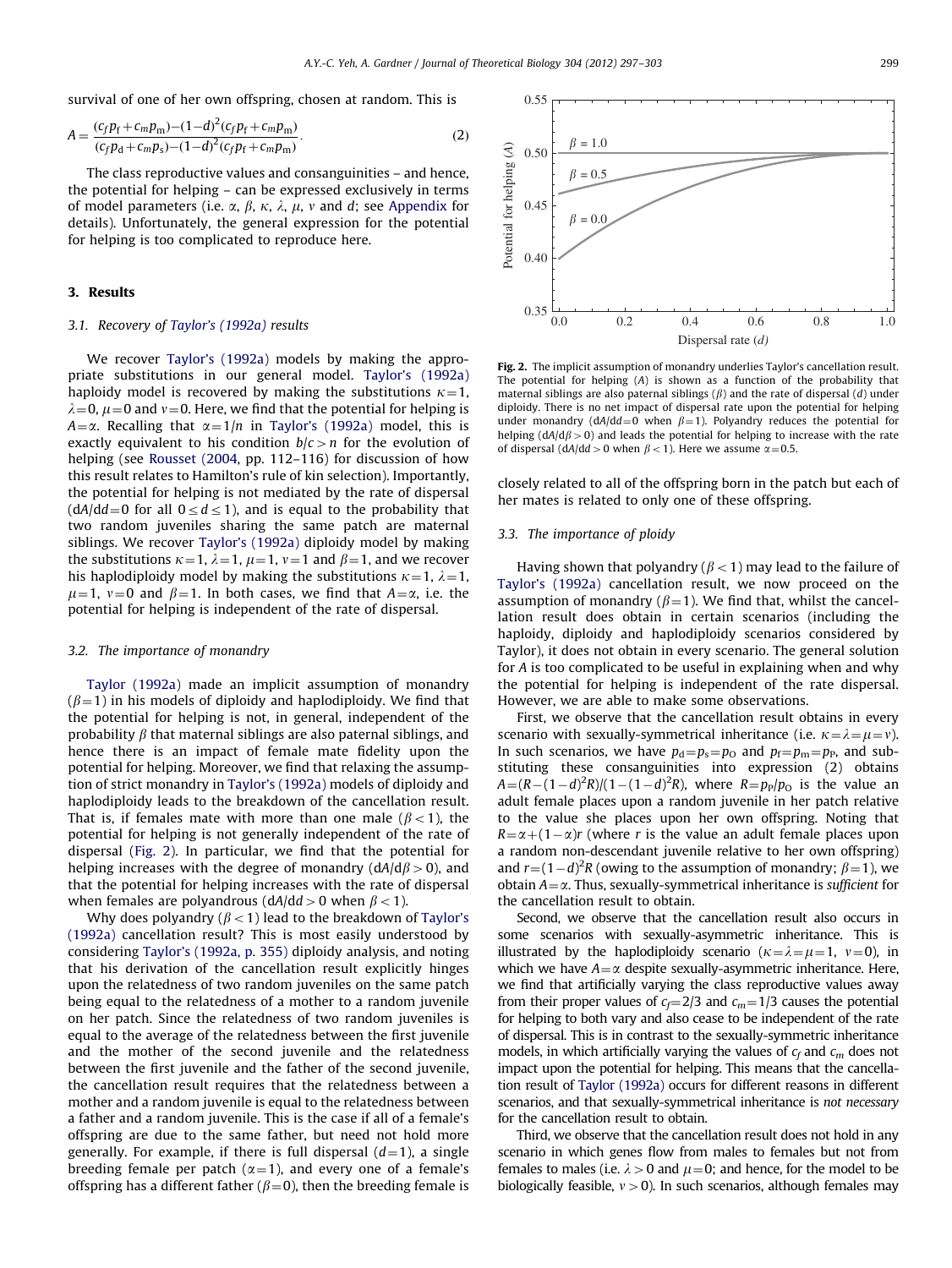<span id="page-3-0"></span>reproduce and contribute genes to their daughters, they have no long-term reproductive value. That is, they are the 'living dead', and we term them 'zombies'. Substituting the class reproductive values  $c_f$  and  $c_m$  = 1 into Eq. (2) obtains a potential for helping of  $A = (p_{\rm m} - (1-d)^2 p_{\rm m})/(p_{\rm s} - (1-d)^2 p_{\rm m})$ . Since all of a male's genes come from his father, the consanguinity of mother and son  $p_s$  is equal to the consanguinity of a female to her mating partner, which is the consanguinity of a juvenile female and a juvenile male who are born on the same patch, or  $p_{\text{fm}}$ . And the consanguinity of an adult female to a juvenile male in her patch is  $p_\mathrm{m} {=} \alpha p_\mathrm{s} {+} (1{-}\alpha) (1{-}d)^2 p_\mathrm{fm}.$  That is: with probability  $\alpha$  the juvenile male is her son, in which case they have consanguinity  $p_s$ ; and with probability  $1-\alpha$  the juvenile male is not her son, but with probability  $(1-d)^2$  his father was born on her patch, in which case they have consanguinity  $p_{\text{fm}}$ . Making these substitutions, we obtain  $A = [1 - (1 - (1 - d)^2)(1 - \alpha)] / [2 - \alpha - (1 - (1 - d)^2)(1 - \alpha)]$ , which does depend upon the rate of dispersal (Fig. 3). Thus, the existence of zombie females is sufficient for the cancellation result to fail.

A more systematic exploration of ploidy scenarios is pursued in Table 2. Since there is an infinite number of possible scenarios, we restrict our attention to those in which an individual receives either zero or one genome from either parent (that is,  $\kappa = 0$  or 1,  $\lambda = 0$  or 1,  $\mu = 0$  or 1,  $\nu = 0$  or 1 and  $\beta = 1$ ). This binary model defines  $2<sup>4</sup>=16$  different scenarios, of which 10 are feasible for analysis



Fig. 3. Population viscosity promotes helping in zombies. In scenarios where females have zero reproductive value (e.g. scenarios 6 and 14 in Table 2), the potential for helping (A) decreases as the rate of dispersal (d) increases. Here we assume  $\alpha$  = 0.1, 0.2 and 0.5, and  $\beta$  = 1.

Table 2 Results for the binary model of ploidy.

(Table 2). The remaining 6 scenarios either make biologically impossible assumptions (such as scenario 5, in which  $\kappa = 0$ ,  $\lambda = 1$ ,  $\mu = 0$  and  $v=0$ ; that is, males carry no genes but make genetic contributions to daughters) or else contradict the analysis (such as scenario 1, in which  $\kappa = 0$ ,  $\lambda = 0$ ,  $\mu = 0$  and  $\nu = 0$ ; that is, there is no genetic material in the population, such that helping cannot evolve by natural selection). We find that the cancellation result obtains in 8 of the 10 feasible scenarios (scenarios 7–12 and 15 & 16) but that the potential for helping is mediated by the rate of dispersal in 2 of the feasible scenarios (scenarios 6 and 14). Both of the scenarios in which the cancellation result does not obtain involve zombie females.

# 4. Discussion

We have generalised [Taylor's \(1992a\)](#page-6-0) model of indiscriminate helping in inelastic viscous populations, in order to determine the consequences of relaxing his implicit and explicit assumptions of the genetic system. We have shown that [Taylor's \(1992a\)](#page-6-0) implicit assumption of monandry (each female mates with a single male) is key to his surprising cancellation result, whereby the potential for helping is independent of the rate of dispersal. In particular, polyandry leads to a lower potential for helping over all, and a high potential for helping in populations characterised by a higher rate of dispersal. We have also shown that, even maintaining the assumption of monandry, [Taylor's \(1992a\)](#page-6-0) cancellation result is not robust to changes in assumptions about ploidy. In particular, in 20% of the specific ploidy scenarios that we have considered, the potential for helping is dependent upon the rate of dispersal, with a lower potential for helping in populations characterised by a higher rate of dispersal. That is, population viscosity can promote the evolution of helping.

A complete understanding of the impact of ploidy upon [Taylor's](#page-6-0) [\(1992a\)](#page-6-0) cancellation result has been impeded by the complexity of our general results. However, we have made four general observations. First, sexually-symmetrical inheritance (i.e.  $\kappa = \lambda = \mu = v$ ) is sufficient for the cancellation result to obtain (assuming monandry). An illustration is provided by [Taylor's \(1992a\)](#page-6-0) model of diploidy, and here we have proven the principle more generally. Second, sexuallysymmetrical inheritance is not necessary for the cancellation result to obtain. An illustration is provided by [Taylor's \(1992a\)](#page-6-0) model of haplodiploidy (i.e.  $\kappa = \lambda = \mu = 1$  and  $\nu = 0$ ).

Third, scenarios in which males contribute genomes to their daughters but females do not contribute genomes to their sons do not exhibit the cancellation result. Such scenarios are rather odd from a biological perspective. However, they may not be totally

|    | к | μ | Potential for helping (A)                                     | <b>Notes</b>                                                                 |
|----|---|---|---------------------------------------------------------------|------------------------------------------------------------------------------|
|    |   |   |                                                               | Unfeasible—females have no genes                                             |
|    |   |   |                                                               | Unfeasible—females have no genes                                             |
|    |   |   |                                                               | Unfeasible—females have no genes                                             |
|    |   |   |                                                               | Unfeasible—females have no genes                                             |
|    |   |   |                                                               | Unfeasible—females have paternal genes but males have no genes               |
|    | n |   | $1-(1-(1-d)^2)(1-\alpha)$<br>$2-\alpha-(1-(1-d)^2)(1-\alpha)$ | Zombie females-no cancellation                                               |
|    |   |   |                                                               | Cancellation, independent of $c_f$ & $c_m$                                   |
|    |   |   |                                                               | Cancellation requires $c_f = 1/3$ & $c_m = 2/3$                              |
|    |   |   | α                                                             | Taylor's haploidy model—cancellation, independent of $c_f$ & $c_m$           |
| 10 |   |   | α                                                             | Cancellation, independent of $c_f$ & $c_m$                                   |
|    |   |   | α                                                             | Cancellation, independent of $c_f$ & $c_m$                                   |
|    |   |   | α                                                             | Cancellation requires $c_f = 1$ & $c_m = 0$                                  |
| 13 |   |   |                                                               | Unfeasible—females have paternal genes but males have no genes               |
| 14 |   |   | $1-(1-(1-d)^2)(1-\alpha)$<br>$2-\alpha-(1-(1-d)^2)(1-\alpha)$ | Zombie females-no cancellation                                               |
| 15 |   |   |                                                               | Taylor's haplodiploidy model—cancellation requires $c_f = 2/3$ & $c_m = 1/3$ |
| 16 |   |   |                                                               | Taylor's diploidy model—cancellation, independent of $c_f$ & $c_m$           |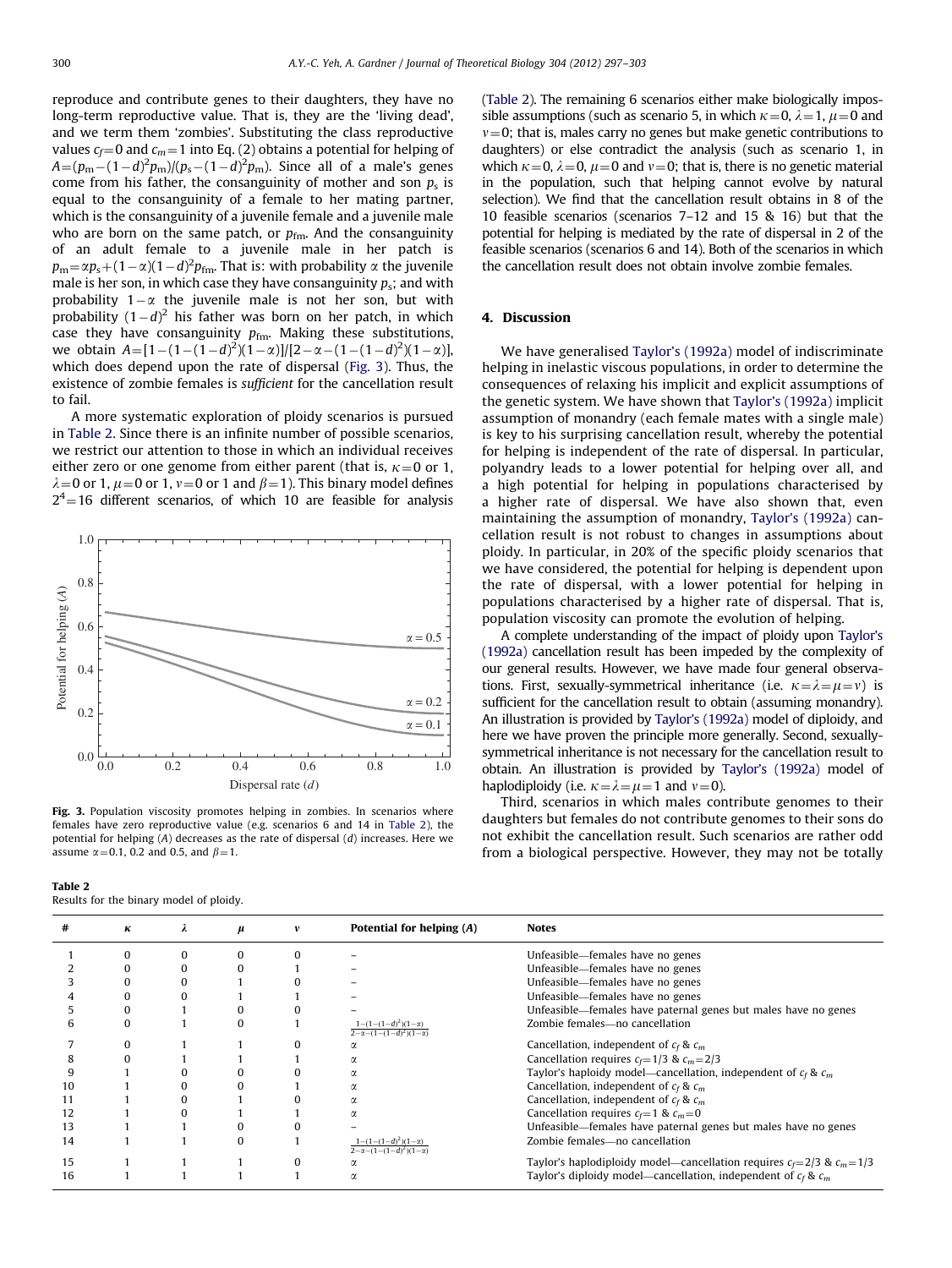<span id="page-4-0"></span>unknown in the real world. [Gardner and Ross \(2011\)](#page-5-0) consider a model of the scale insect Icerya purchasi, in which females are diploid and receive one genome from their mother and one genome from their father, and dwarf males (that are reduced to infectious tissues living within the bodies of their female hosts) are haploid and receive their genome from their father. This model – representing the endpoint of evolution of this bizarre reproductive system – is similar to that of scenario 14 in [Table 2,](#page-3-0) albeit corresponding to the trivial case of only one adult female per patch. In the absence of regular males, I. purchasi females are the 'living dead': they are fertile, and produce daughters, but they have zero long-term reproductive value [\(Gardner and Ross, 2011\)](#page-5-0).

Fourth, when [Taylor's \(1992a\)](#page-6-0) cancellation result does occur, it appears that it does so for different reasons in different scenarios. In the diploidy scenario, the cancellation result obtains prior to the computation of class reproductive values, whereas in the haplodiploidy scenario, the cancellation result obtains only when the class reproductive values have been set to their proper values (i.e.  $c_f = 2/3$  and  $c_m = 1/3$ ). Hence, class reproductive value enters into the explanation of the cancellation result in haplodiploids, but does not enter into the explanation of the cancellation result in diploids, or indeed in any other sexually-symmetrical system of genetic inheritance.

More generally, the present analysis illustrates [Eddington's](#page-5-0) [\(1928, p. 267\)](#page-5-0) point that ''contemplation in natural science of a wider domain than the actual leads to a far better understanding of the actual''. By considering genetic systems that might not exist, we have recovered a better understanding of the reasons for [Taylor's \(1992a\)](#page-6-0) cancellation result as it relates to those genetic systems that do exist in nature. Moreover, this approach provides a means of gauging the depth of a theoretical result. Our analysis suggests that the cancellation result is not particularly robust and is not fundamental. Rather, it may be no more than coincidence that the cancellation result obtains in the three models of genetic inheritance (haploidy, diploidy and haplodiploidy) that are most familiar to students of social evolution.

#### Acknowledgements

We thank Samuel Alizon and an anonymous reviewer for helpful comments. A.G. is supported by research fellowships from Balliol College and the Royal Society.

# Appendix A

#### A.1. Evolution of helping

The expected fitness – i.e. number of surviving offspring – of a juvenile female is given by the product of the probability that she survives to adulthood and her expected breeding success given that she survives. This is

$$
w_f = S(x,y) \bigg( (1-d) \frac{K}{(1-d)S(y,y) + dS(z,z)} + d \frac{K}{S(z,z)} \bigg), \tag{A1}
$$

where x is the helping strategy of her mother; y is the average helping strategy of breeding females in her patch; z is the average helping strategy of breeding females in the whole population; and K is a constant ([Gardner, 2010](#page-5-0)). The average fitness taken over all juvenile females in the population is therefore  $\overline{w}_f = K$ . Hence, the fitness of the focal juvenile female, expressed relative to the average for her class, is  $W_f = w_f/\overline{w}_f$ , or

$$
W_f = S(x,y) \left( \frac{1-d}{(1-d)S(y,y) + dS(z,z)} + \frac{d}{S(z,z)} \right). \tag{A2}
$$

The expected fitness of a juvenile male is given by the product of the probability that he survives to adulthood, his expected mating success, and the expected breeding success of his mates. This is

$$
w_m = S(x,y) \frac{1-s}{s} \left( (1-d) \frac{K}{(1-d)S(y,y) + dS(z,z)} + d \frac{K}{S(z,z)} \right),
$$
 (A3)

where s is the sex ratio (i.e. proportion of juveniles that are male). The average fitness taken over all juvenile males in the population is therefore  $\overline{w}_m = ((1-s)/s)K$ . Hence, the fitness of the focal juvenile male, expressed relative to the average for his class, is  $W_m = w_m/\overline{w}_m$ , or

$$
W_m = S(x,y) \left( \frac{1-d}{(1-d)S(y,y) + dS(z,z)} + \frac{d}{S(z,z)} \right).
$$
 (A4)

We consider a locus that controls helping and, choosing a gene at random from this locus from a focal individual, we denote its genic value by g. Natural selection favours an increase in the frequency of an allele if individuals carrying that allele are, on average, fitter than individuals carrying different alleles: that is, if  $dW/dg > 0$ . In a class structured population, this average is done using class reproductive values as weights, so we have  $W = c_fW_f + c_mW_m$  [\(Price, 1970](#page-6-0); [Taylor,](#page-6-0) [1996;](#page-6-0) [Frank, 1997,](#page-5-0) [1998;](#page-6-0) [Rousset, 2004](#page-6-0); Taylor et al., 2007). Hence, the condition for natural selection to favour helping is

$$
c_f \frac{dW_f}{dg_f} + c_m \frac{dW_m}{dg_m} > 0.
$$
 (A5)

We assume vanishing genetic and phenotypic variation, so all derivatives may be evaluated at the population average (i.e.  $x=y=z$ ; [Taylor and Frank, 1996](#page-6-0)).

There are two routes by which a juvenile female's helping gene is associated with her fitness. First, it is associated with her mother's genetic value G, which is associated with her mother's helping phenotype x, which is a factor impacting upon her fitness  $W_f$ . Second, it is associated with the genetic value of a random adult female in her patch  $G'$ , which is associated with that adult female's helping phenotype y, which is a factor impacting upon her fitness  $W_f$ . Thus, we have

$$
\frac{dW_f}{dg_f} = \frac{\partial W_f}{\partial x} \frac{dx}{dG} \frac{dG}{dg_f} + \frac{\partial W_f}{\partial y} \frac{dy}{dG'} \frac{dG'}{dg_f},
$$
(A6)

where from Eq. (A2),  $\partial W_f/\partial x = -c/S(z, z)$  and  $\partial W_f/\partial y = (b - (1 - d)^2)$  $(b-c)/S(z,z)$ ; dG/dg<sub>f</sub>= $p<sub>d</sub>$  is the consanguinity of mother and daughter;  $dG/dg_f = p_f$  is the consanguinity of an adult female and a juvenile female in the same patch; and  $dx/dG = dy/dG = \gamma$  is the genotypephenotype map.

Similarly, the association between a juvenile male's gene and his fitness is

$$
\frac{dW_m}{dg_m} = \frac{\partial W_m}{\partial x} \frac{dx}{dG} \frac{dG}{dg_m} + \frac{\partial W_m}{\partial y} \frac{dy}{dG'} \frac{dG'}{dg_m},
$$
 (A7)

where from Eq. (A2),  $\partial W_m/\partial x = -c/S(z,z)$  and  $\partial W_m/\partial y = (b-(1-\lambda)\cos\theta)\cos\theta$  $(d)^2(b-c)$ )/S(z,z); dG/dg<sub>m</sub>= $p_s$  is the consanguinity of mother and son; and  $dG/dg_m = p_m$  is the consanguinity of an adult female and a juvenile male in the same patch. Making these substitutions yields inequality (1) of the main text.

#### A.2. Class reproductive value

A class's reproductive value describes probability that a gene chosen at random from a distant future generation of the population derives from an individual of this class in the present generation ([Fisher, 1930](#page-5-0); [Grafen, 2006a\)](#page-5-0). The class reproductive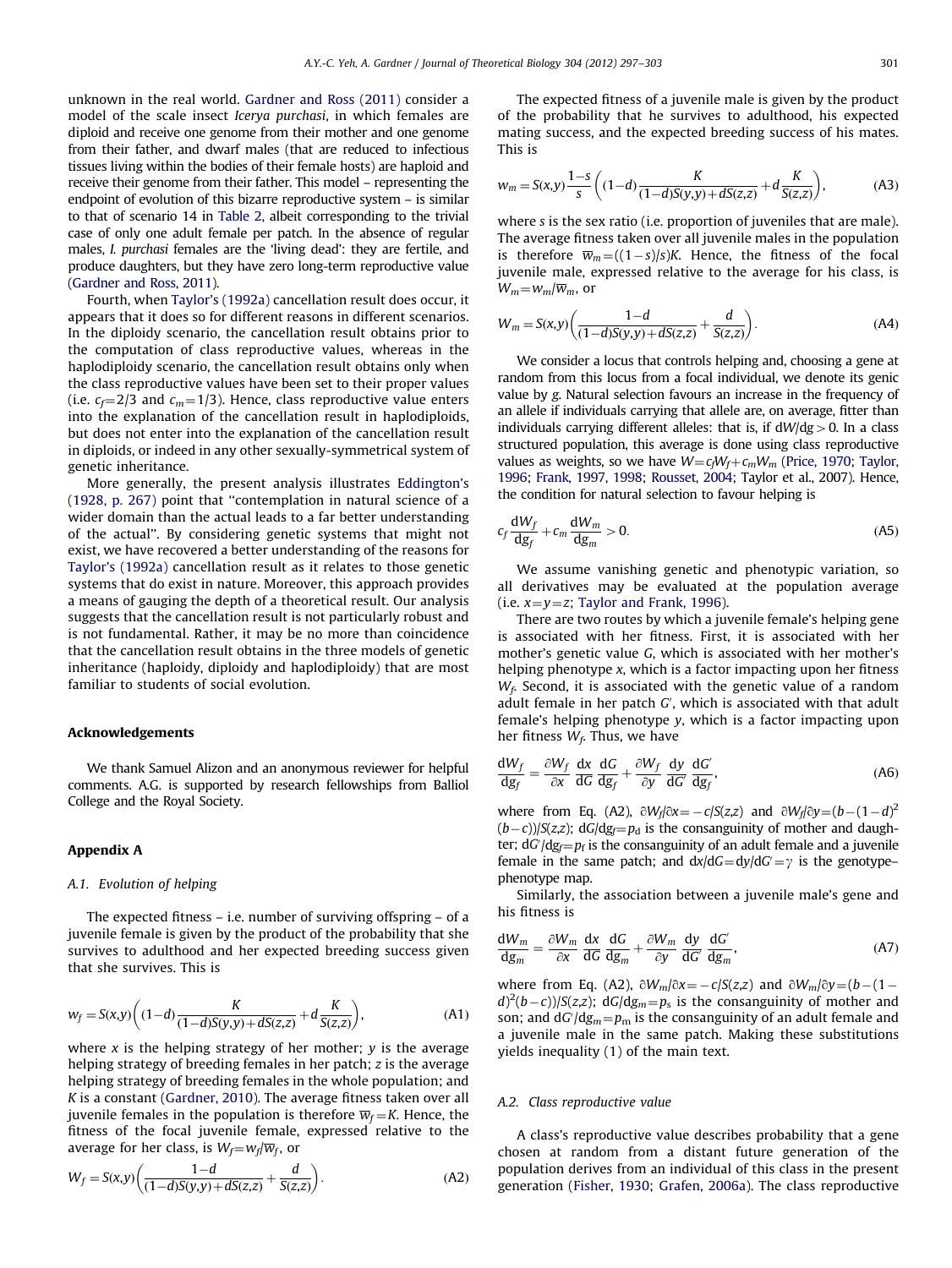<span id="page-5-0"></span>values in our model satisfy:

$$
(C_f \quad C_m) = (C_f \quad C_m) \begin{pmatrix} \varphi_{f-f} & \varphi_{f-m} \\ \varphi_{m-f} & \varphi_{m-m} \end{pmatrix}, \tag{A8}
$$

where  $\wp_{f-f} = \kappa/(\kappa+\lambda)$  is the fraction of a daughter's genes that derive from her mother;  $\wp_{f\leftarrow m} = \lambda/(\kappa+\lambda)$  is the fraction of a daughter's genes that derive from her father;  $\wp_{m \leftarrow f} = \mu/(\mu + v)$  is the fraction of a son's genes that derive from his mother; and  $\wp_{m\leftarrow m}=v/(\mu+v)$  is the fraction of a son's genes that derive from his father [\(Taylor, 1996](#page-6-0); Grafen, 2006a). Solving Eq. (A8) obtains

$$
c_f = \frac{\kappa \mu + \lambda \mu}{\kappa \mu + \lambda \nu + 2\lambda \mu},\tag{A9}
$$

and

$$
c_m = \frac{\lambda \mu + \lambda v}{\kappa \mu + \lambda v + 2\lambda \mu}.
$$
 (A10)

Note that  $c_f = \wp_{m \leftarrow f}(\wp_{m \leftarrow f} + \wp_{f \leftarrow m})$  and  $c_m = \wp_{f \leftarrow m}/(\wp_{m \leftarrow f} + \wp_{f \leftarrow m})$ . That is, the probability that a gene drawn at random from a distant future generation traces its ancestry to a member of a given sex in the present generation is equal to the proportion of the between-sex gene flow that flows out of that sex.

## A.3. Consanguinity

Coefficients of consanguinity describe the probability that a gene chosen at random from a focal individual – in this case, an adult female – is identical by descent with a gene chosen at random from the same locus in another individual of given 'role' (e.g. the focal individual's daughter; Bulmer, 1994; Grafen, 2006b).

Inequality (1) of the main text reveals that the action of natural selection depends upon the values of four coefficients of consanguinity:  $p_d$ ,  $p_s$ ,  $p_f$  and  $p_m$ . These depend upon model parameters and other coefficients of consanguinity. For example, the consanguinity of mother and daughter  $p_d$  is equal to the probability that a randomly chosen gene from the daughter is maternal in origin  $\kappa/(\kappa+\lambda)$  times the probability that any two genes picked at random (with replacement) from her mother are identical by descent  $p$ , plus the probability that the daughter's gene is paternal in origin  $\lambda/(\kappa+\lambda)$ times the probability that a gene picked at random from her mother and father are identical by descent  $p_{\text{fm}}$ . Thus, we may write the following closed system of equations:

$$
p = \frac{1}{\kappa + \lambda} + \frac{\kappa(\kappa - 1)}{(\kappa + \lambda)^2} p + \frac{\lambda(\lambda - 1)}{(\kappa + \lambda)^2} q + \frac{2\kappa\lambda}{(\kappa + \lambda)^2} p_{\text{fm}}
$$
(A11)

$$
q = \frac{1}{\mu + \nu} + \frac{\mu(\mu - 1)}{(\mu + \nu)^2} p + \frac{\nu(\nu - 1)}{(\mu + \nu)^2} q + \frac{2\mu\nu}{(\mu + \nu)^2} p_{\text{fm}}
$$
(A12)

$$
p_{\rm d} = \frac{\kappa}{\kappa + \lambda} p + \frac{\lambda}{\kappa + \lambda} p_{\rm fm}
$$
 (A13)

$$
p_{\rm s} = \frac{\mu}{\mu + \nu} p + \frac{\nu}{\mu + \nu} p_{\rm fm} \tag{A14}
$$

$$
p_{\rm f} = \alpha p_{\rm d} + (1 - \alpha)(1 - d)^2 \left(\frac{\kappa}{\kappa + \lambda} p_{\rm ff} + \frac{\lambda}{\kappa + \lambda} p_{\rm fm}\right) \tag{A15}
$$

$$
p_{\rm m} = \alpha p_{\rm s} + (1 - \alpha)(1 - d)^2 \left( \frac{\mu}{\mu + v} p_{\rm ff} + \frac{v}{\mu + v} p_{\rm fm} \right)
$$
 (A16)

$$
p_{\rm ff} = \frac{\kappa^2}{(\kappa + \lambda)^2} (\alpha p + (1 - \alpha)(1 - d)^2 p_{\rm ff}) + \frac{\lambda^2}{(\kappa + \lambda)^2} (\alpha \beta q + (\alpha(1 - \beta) + (1 - \alpha)(1 - d)^2) p_{\rm mm}) + \frac{2\kappa\lambda}{(\kappa + \lambda)^2} (\alpha + (1 - \alpha)(1 - d)^2) p_{\rm fm}
$$
(A17)

$$
p_{\text{mm}} = \frac{\mu^2}{(\mu + v)^2} (\alpha p + (1 - \alpha)(1 - d)^2 p_{\text{ff}}) + \frac{v^2}{(\mu + v)^2} (\alpha \beta q + (\alpha(1 - \beta) + (1 - \alpha)(1 - d)^2) p_{\text{mm}}) + \frac{2\mu v}{(\mu + v)^2} (\alpha + (1 - \alpha)(1 - d)^2) p_{\text{fm}}
$$
(A18)

$$
p_{\text{fm}} = \frac{\kappa}{\kappa + \lambda} \frac{\mu}{\mu + \nu} (\alpha p + (1 - \alpha)(1 - d)^2 p_{\text{ff}})
$$
  
+ 
$$
\frac{\lambda}{\kappa + \lambda} \frac{\nu}{\mu + \nu} (\alpha \beta q + (\alpha(1 - \beta) + (1 - \alpha)(1 - d)^2) p_{\text{mm}})
$$
  
+ 
$$
\left(\frac{\kappa}{\kappa + \lambda} \frac{\nu}{\mu + \nu} + \frac{\lambda}{\kappa + \lambda} \frac{\mu}{\mu + \nu}\right) (\alpha + (1 - \alpha)(1 - d)^2) p_{\text{fm}},
$$
 (A19)

where  $p$  is the consanguinity of a female to herself;  $q$  is the consanguinity of a male to himself;  $p_d$  is the consanguinity of mother and daughter;  $p_s$  is the consanguinity of mother and son;  $p_f$  is the consanguinity of an adult female and a random juvenile female on her patch;  $p_m$  is the consanguinity of an adult female and a random juvenile male on her patch;  $p_{ff}$  is the consanguinity of two juvenile females born on the same patch;  $p_{mm}$  is the consanguinity of two juvenile males born on the same patch; and  $p_{\text{fm}}$  is the consanguinity of a juvenile female and a juvenile female born on the same patch, i.e. the consanguinity of mating partners.

Eqs. (A11)–(A19) can be simultaneously solved to yield all consanguinities exclusively in terms of model parameters (i.e.  $\alpha$ ,  $\beta$ ,  $\kappa$ ,  $\lambda$ ,  $\mu$ ,  $\nu$  and d). Unfortunately, the general solutions are too complicated to reproduce here.

#### References

- Alizon, S., Taylor, P.D., 2008. Empty sites can promote altruistic behaviour. Evolution 62, 1335–1344.
- Bulmer, M.G., 1994. Theoretical Evolutionary Ecology. Sinauer Associates, Sunderland, MA.
- Eddington, A.S., 1928. The Nature of the Physical World. Cambridge University Press, Cambridge, UK.
- El Mouden, C., Gardner, A., 2008. Nice natives and mean migrants: the evolution of dispersal-dependent social behaviour in viscous populations. J. Evol. Biol. 21, 1480–1491.
- Fisher, R.A., 1930. The Genetical Theory of Natural Selection. Clarendon Press, Oxford.
- Frank, S.A., 1997. Multivariate analysis of correlated selection and kin selection, with an ESS maximization method. J. Theor. Biol. 189, 307–316.
- Frank, S.A., 1998. Foundations of Social Evolution. Princeton University Press, Princeton, NJ.
- Gardner, A., 2010. Sex-biased dispersal of adults mediates the evolution of altruism among juveniles. J. Theor. Biol. 262, 339–345.
- Gardner, A., Ross, L., 2011. The evolution of hermaphroditism by an infectious male-derived cell lineage: an inclusive-fitness analysis. Am. Nat. 178, 191–201.
- Gardner, A., West, S.A., 2006. Demography, altruism and the benefits of budding. J. Evol. Biol. 19, 1707–1716.
- Grafen, A., 1984. Natural selection, kin selection and group selection. In: Krebs, J.R., Davies, N.B. (Eds.), Behavioural Ecology: An Evolutionary Approach, 2nd ed Blackwell, Oxford, pp. 62–84.
- Grafen, A., 1986. Split sex ratios and the evolutionary origins of eusociality. J. Theor. Biol. 122, 95–121.

Grafen, A., 2006a. A theory of Fisher's reproductive value. J. Math. Biol. 53, 15–60. Grafen, A., 2006b. Optimization of inclusive fitness. J. Theor. Biol. 238, 541–563.

- Grafen, A., Archetti, M., 2008. Natural selection of altruism in inelastic viscous homogeneous populations. J. Theor. Biol. 252, 694–710.
- Hamilton, W.D., 1964. The genetical evolution of social behaviour I & II. J. Theor. Biol. 7, 1–52.
- Hamilton, W.D., 1970. Selfish and spiteful behaviour in an evolutionary model. Nature 228, 1218–1220.
- Hamilton, W.D., 1971. Selection of selfish and altruistic behaviour in some extreme models. In: Eisenberg, J.F., Dillon, W.S. (Eds.), Man and Beast: Comparative Social Behavior. Smithsonian Press, Washington, DC, pp. 57–91.
- Irwin, A.J., Taylor, P.D., 2001. Evolution of altruism in stepping-stone populations with overlapping generations. Theor. Popul. Biol. 60, 315–325.
- Johnstone, R.A., 2008. Kin selection, local competition, and reproductive skew. Evolution 62, 2592–2599.
- Johnstone, R.A., Cant, M.A., 2008. Sex differences in dispersal and the evolution of helping and harming. Am. Nat. 172, 318–330.
- Kümmerli, R., Gardner, A., West, S.A., Griffin, A.S., 2009. Limited dispersal, budding dispersal and cooperation: an experimental study. Evolution 63, 939–949.